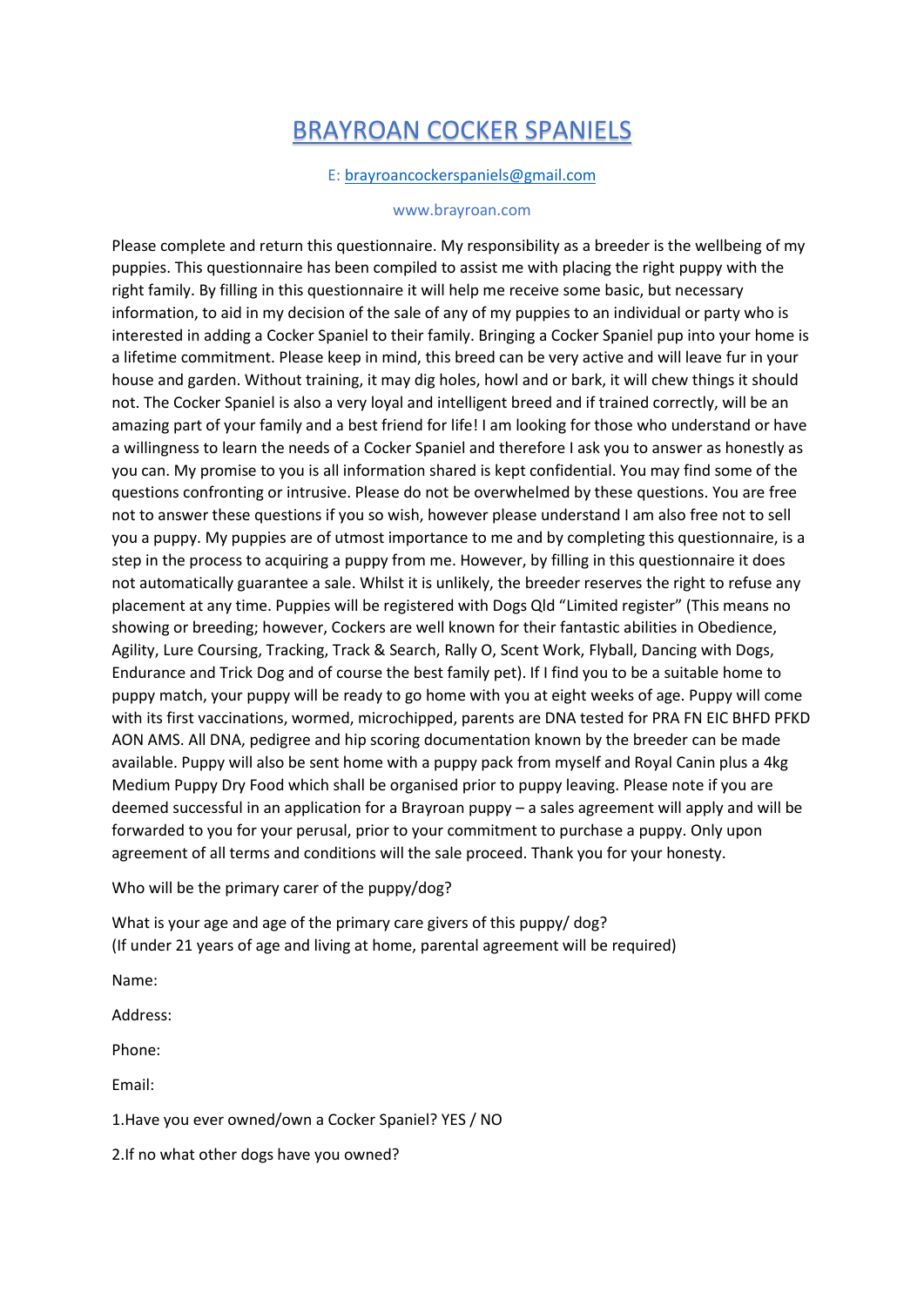3.What made you chose a Cocker Spaniel?

\_\_\_\_\_\_\_\_\_\_\_\_\_\_\_\_\_\_\_\_\_\_\_\_\_\_\_\_\_\_\_\_\_\_\_\_\_\_\_\_\_\_\_\_\_\_\_\_\_\_\_\_\_\_\_

\_\_\_\_\_\_\_\_\_\_\_\_\_\_\_\_\_\_\_\_\_\_\_\_\_\_\_\_\_\_\_\_\_\_\_\_\_\_\_\_\_\_\_\_\_\_\_\_\_\_\_\_\_\_\_

\_\_\_\_\_\_\_\_\_\_\_\_\_\_\_\_\_\_\_\_\_\_\_\_\_\_\_\_\_\_\_\_\_\_\_\_\_\_\_\_\_\_\_\_\_\_\_\_\_\_\_\_\_\_\_

\_\_\_\_\_\_\_\_\_\_\_\_\_\_\_\_\_\_\_\_\_\_\_\_\_\_\_\_\_\_\_\_\_\_\_\_\_\_\_\_\_\_\_\_\_\_\_\_\_\_\_\_\_\_\_

\_\_\_\_\_\_\_\_\_\_\_\_\_\_\_\_\_\_\_\_\_\_\_\_\_\_\_\_\_\_\_\_\_\_\_\_\_\_\_\_\_\_\_\_\_\_\_\_\_\_\_\_\_\_\_

\_\_\_\_\_\_\_\_\_\_\_\_\_\_\_\_\_\_\_\_\_\_\_\_\_\_\_\_\_\_\_\_\_\_\_\_\_\_\_\_\_\_\_\_\_\_\_\_\_\_\_\_\_\_\_

\_\_\_\_\_\_\_\_\_\_\_\_\_\_\_\_\_\_\_\_\_\_\_\_\_\_\_\_\_\_\_\_\_\_\_\_\_\_\_\_\_\_\_\_\_\_\_\_\_\_\_\_\_\_\_

4.What other pets do you currently own?

5.Do you have children? YES / NO

6.Age of children 0-5 6-12 12+

7.How will you provide mental and physical stimulation to your

\_\_\_\_\_\_\_\_\_\_\_\_\_\_\_\_\_\_\_\_\_\_\_\_\_\_\_\_\_\_\_\_\_\_\_\_\_\_\_\_\_\_\_\_\_\_\_\_\_\_\_\_\_\_\_

\_\_\_\_\_\_\_\_\_\_\_\_\_\_\_\_\_\_\_\_\_\_\_\_\_\_\_\_\_\_\_\_\_\_\_\_\_\_\_\_\_\_\_\_\_\_\_\_\_\_\_\_\_\_\_

\_\_\_\_\_\_\_\_\_\_\_\_\_\_\_\_\_\_\_\_\_\_\_\_\_\_\_\_\_\_\_\_\_\_\_\_\_\_\_\_\_\_\_\_\_\_\_\_\_\_\_\_\_\_\_

\_\_\_\_\_\_\_\_\_\_\_\_\_\_\_\_\_\_\_\_\_\_\_\_\_\_\_\_\_\_\_\_\_\_\_\_\_\_\_\_\_\_\_\_\_\_\_\_\_\_\_\_\_\_\_

\_\_\_\_\_\_\_\_\_\_\_\_\_\_\_\_\_\_\_\_\_\_\_\_\_\_\_\_\_\_\_\_\_\_\_\_\_\_\_\_\_\_\_\_\_\_\_\_\_\_\_\_\_\_\_

puppy?

\_\_\_\_\_\_\_\_\_\_\_\_

 $\overline{\phantom{a}}$ 

 $\overline{\phantom{a}}$ 

 $\overline{\phantom{a}}$  ,  $\overline{\phantom{a}}$  ,  $\overline{\phantom{a}}$  ,  $\overline{\phantom{a}}$  ,  $\overline{\phantom{a}}$  ,  $\overline{\phantom{a}}$  ,  $\overline{\phantom{a}}$  ,  $\overline{\phantom{a}}$  ,  $\overline{\phantom{a}}$  ,  $\overline{\phantom{a}}$  ,  $\overline{\phantom{a}}$  ,  $\overline{\phantom{a}}$  ,  $\overline{\phantom{a}}$  ,  $\overline{\phantom{a}}$  ,  $\overline{\phantom{a}}$  ,  $\overline{\phantom{a}}$ 

 $\overline{\phantom{a}}$  ,  $\overline{\phantom{a}}$  ,  $\overline{\phantom{a}}$  ,  $\overline{\phantom{a}}$  ,  $\overline{\phantom{a}}$  ,  $\overline{\phantom{a}}$  ,  $\overline{\phantom{a}}$  ,  $\overline{\phantom{a}}$  ,  $\overline{\phantom{a}}$  ,  $\overline{\phantom{a}}$  ,  $\overline{\phantom{a}}$  ,  $\overline{\phantom{a}}$  ,  $\overline{\phantom{a}}$  ,  $\overline{\phantom{a}}$  ,  $\overline{\phantom{a}}$  ,  $\overline{\phantom{a}}$ 

\_\_\_\_\_\_\_\_\_\_\_\_

8.What type of fencing do you have?

9.How long will the dog be alone for during the day?

10. Can you allocate at least 2-4 hours per week for the next 10+ years to groom this dog or pay for grooming fees if you are unable to do so? YES/NO

11. Please note de-sexing is not an option for pups registered on the limited register – all pups must be de-sexed. All my puppies are to be desexed between 9-12mths of age, will

you comply with this? YES /NO

12.What sex puppy are you looking for? MALE / FEMALE